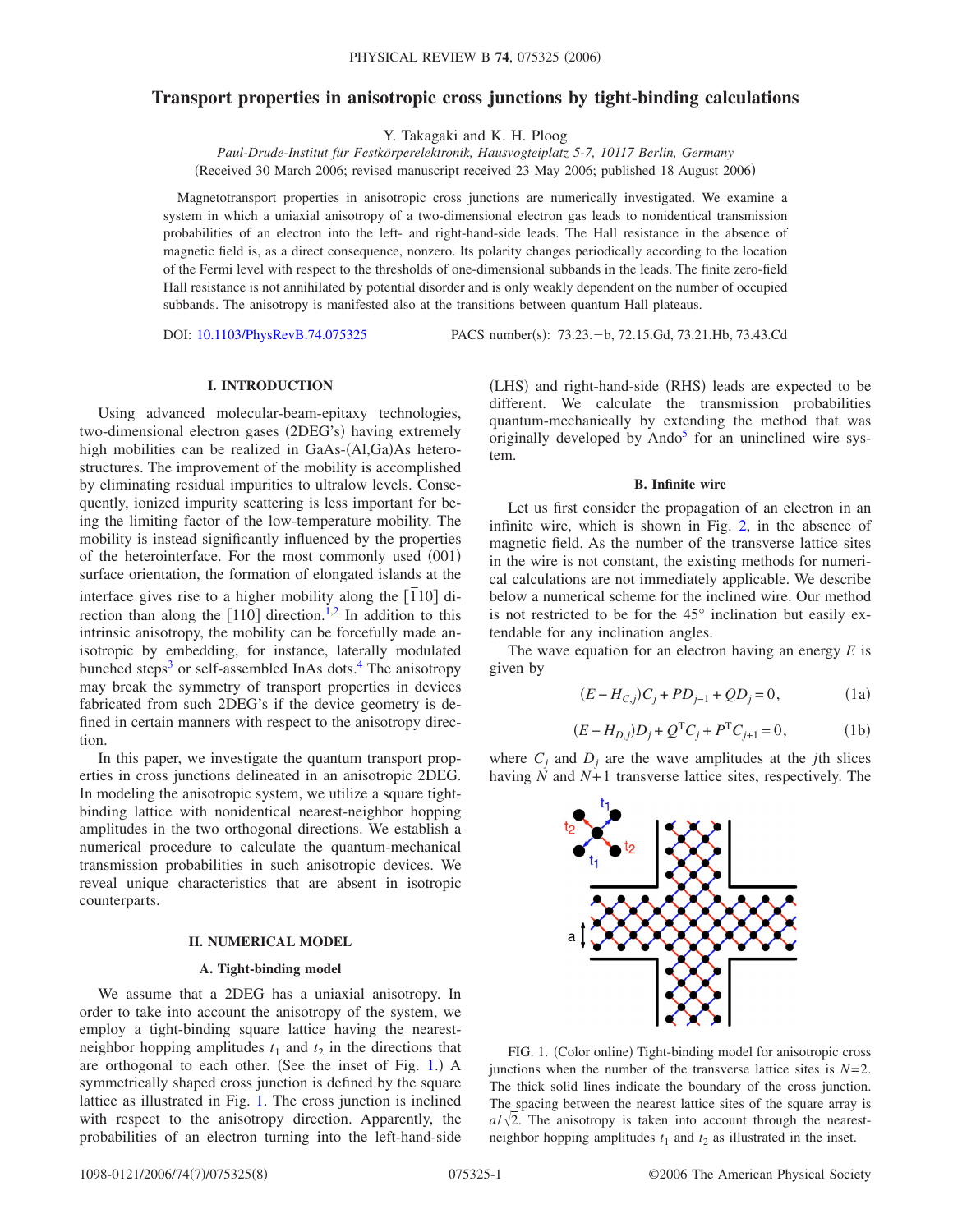<span id="page-1-0"></span>

FIG. 2. (Color online) (a) Infinite wire simulated by using the anisotropic tight-binding model. The nearest-neighbor hopping amplitudes are  $t_1$  and  $t_2$ . The wire is decomposed to slices containing transverse lattice sites as indicated by the dotted rectangles.  $C_i$  and  $D_i$  are the wave amplitudes at the *j*th slices having *N* and  $N+1$ transverse lattice sites, respectively. (b) Tight-binding model equivalent to that in (a). The anisotropy of the system is expressed by the diagonal hoppings.

width of the wire is  $W=(N+1)a$ , where  $a/\sqrt{2}$  is the spacing of the square lattice.  $H_C$  and  $H_D$  are diagonal matrices consisting of the on-site potentials. For the unrestricted hardwall transverse confinement and in the absence of disorder,  $H_C = H_D = 0$ . *P* and *Q* are  $N \times (N+1)$  matrices given by

$$
P = \begin{pmatrix} t_1 & t_2 & 0 \\ \ddots & \ddots & \ddots \\ 0 & t_1 & t_2 \end{pmatrix}, \quad Q = \begin{pmatrix} t_2 & t_1 & 0 \\ \ddots & \ddots & \ddots \\ 0 & t_2 & t_1 \end{pmatrix}.
$$
 (2)

<span id="page-1-3"></span>Assuming  $C_{j+1} = \lambda C_j$  $C_{j+1} = \lambda C_j$  $C_{j+1} = \lambda C_j$ , the eigenmodes of Eq. (1) for a translationally invariant wire can be calculated numerically as solutions of  $6$ 

$$
\begin{bmatrix} H_3^{-1}H_1 & -H_3^{-1}H_2 \ 1 & 0 \end{bmatrix} \begin{pmatrix} C_j \\ C_{j-1} \end{pmatrix} = \lambda \begin{pmatrix} C_j \\ C_{j-1} \end{pmatrix},
$$
 (3)

where

$$
H_1 = E - H_C - P(E - H_D)^{-1}P^{T} - Q(E - H_D)^{-1}Q^{T}, \quad (4a)
$$

$$
H_2 = P(E - H_D)^{-1} Q^{\mathrm{T}},\tag{4b}
$$

$$
H_3 = Q(E - H_D)^{-1}P^{\rm T}.
$$
 (4c)

<span id="page-1-2"></span>In fact, the wave function of the *n*th mode when  $H_C = H_D$  $= 0$  is given analytically as

$$
u_n(j,l) \propto e^{ik_nja} e^{i\delta_n l} \sin\left(\frac{n l \pi}{N+1}\right).
$$
 (5)

The wave number  $k_n$ , which is related to  $\lambda$  as  $\lambda_n = e^{ik_n a}$ , and the parameter  $\delta_n$  are given as solutions of

<span id="page-1-1"></span>

FIG. 3. Energy dispersion of the lowest four modes in a lead of width  $N=25$ . The nearest-neighbor hopping amplitudes are  $t_1$ = 1.2 $t_0$  and  $t_2$ = 0.8 $t_0$  for the solid curves and  $t_1 = t_2 = t_0$  for the dotted curves.

$$
\widetilde{E} - \varepsilon_0 - 2t \cos \delta \cos \left( \frac{n\pi}{N+1} \right) - 2t \cos(ka)
$$

$$
= 2[\varepsilon_1 \cos(ka + \delta) + \varepsilon_2 \cos(ka - \delta)] \cos \left( \frac{n\pi}{N+1} \right), \tag{6a}
$$

 $t \sin \delta + \varepsilon_1 \sin(ka + \delta) - \varepsilon_2 \sin(ka - \delta) = 0.$  (6b)  $(6b)$ 

Here,  $\tilde{E} = E^2$ ,  $\varepsilon_1 = t_1^2$ ,  $\varepsilon_2 = t_2^2$ ,  $\varepsilon_0 = 2(\varepsilon_1 + \varepsilon_2)$ , and  $t = 2t_1t_2$ . Note that the transverse wave function is no longer real for the anisotropic system, i.e.,  $\delta = 0$  only if  $t_1 = t_2$ .

<span id="page-1-4"></span>It is worth noting that Eq.  $(1)$  $(1)$  $(1)$  can be reduced to

$$
(\tilde{E} - H_0)C_j - \tilde{P}C_{j-1} - \tilde{P}^{\mathrm{T}}C_{j+1} = 0, \tag{7}
$$

where

$$
H_0 = \begin{pmatrix} \varepsilon_0 & t & 0 \\ t & \varepsilon_0 & \ddots & \\ & \ddots & \ddots & t \\ 0 & t & \varepsilon_0 \end{pmatrix}, \quad \widetilde{P} = \begin{pmatrix} t & \varepsilon_2 & 0 \\ \varepsilon_1 & t & \ddots & \\ & \ddots & \ddots & \varepsilon_2 \\ 0 & \varepsilon_1 & t \end{pmatrix}.
$$
 (8)

The wave equation resembles that of ordinary uninclined wires. The lattice system in Fig.  $2(a)$  $2(a)$  is equivalent to that shown in Fig.  $2(b)$  $2(b)$ . In the latter representation, the anisotropy is expressed in terms of the additional diagonal hoppings.

Figure [3](#page-1-1) shows the energy dispersion of the lowest four modes when *N*= 25. For the solid curves, the nearestneighbor hopping amplitudes are assumed to be  $t_1 = 1.2t_0$  and  $t_2$ =0.8 $t_0$ . For comparison, we include the dispersion for the isotropic case,  $t_1 = t_2 = t_0$ , by the dotted curves. The velocity *v* of the channels is given by  $v=\hbar^{-1}\partial E/\partial k$ . For the parameters in Fig. [3,](#page-1-1) the mode threshold energies are almost identical between the isotropic and anisotropic cases. However, the channel velocity is smaller in the anisotropic wire than in the isotropic wire. The velocity difference increases with increasing the energy.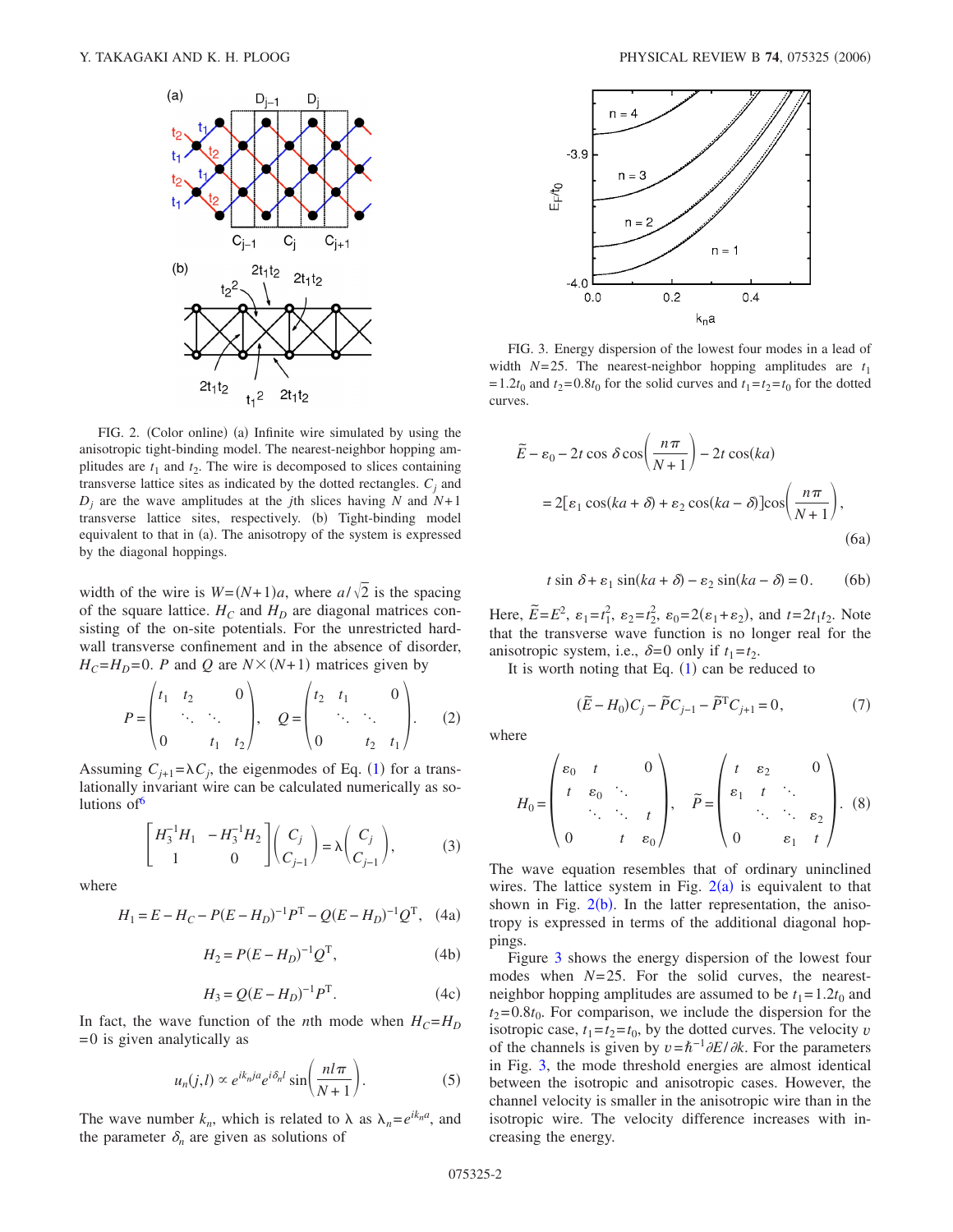<span id="page-2-0"></span>![](_page_2_Figure_1.jpeg)

FIG. 4. (Color online) (a) Slice decomposition of the cross junction. Open boundaries, i.e., four semi-infinite leads, are attached to the finite-size cross junction. (b) Form of the truncated Hamiltonian matrix  $H$  corresponding to the lattice system shown in  $(a)$ . The elements marked by the dotted ellipses contain information regarding the open boundaries. The coupling between the horizontal wire, the lattice sites  $1-23$  in (a), and the top and bottom lead, the lattice sites 24–33 in (a), is given by the elements marked by the dashed ellipses.

## **C. Cross junction**

We now consider the cross junction in Fig. [1.](#page-0-0) As derived by Ando,<sup>5</sup> the transmission coefficient from mode *n* in lead  $\alpha$ to mode *m* in lead  $\beta$  is related to the Green function  $(\beta|G|\alpha)$ as

$$
t_{\beta m,\alpha n} = \sqrt{v_m/v_n} \left[ U_{+,\beta}^{-1}(\beta | G | \alpha) (F_{+,\alpha}^{-1} - F_{-,\alpha}^{-1}) U_{+,\alpha} \right]_{mn}, \quad (9)
$$
  

$$
t_{\alpha m,\alpha n} = \sqrt{v_m/v_n} \left[ U_{-,\alpha}^{-1} \left[ (\alpha | G | \alpha) (F_{+,\alpha}^{-1} - F_{-,\alpha}^{-1}) - 1 \right] U_{+,\alpha} \right]_{mn}, \quad (10)
$$

where

$$
F_{\pm} = U_{\pm} \Lambda_{\pm} U_{\pm}^{-1}.
$$
\n<sup>(11)</sup>

The diagonal matrix  $\Lambda$  consists of  $\lambda_j$  and  $U = (u_1, \dots, u_N)$ contains the eigenfunctions  $u_i$  of the modes corresponding to  $\lambda_i$ . The plus and minus signs refer to the forward- and backward-propagating modes, respectively.

To calculate the Green function, we divide the cross junction into slices as illustrated in Fig.  $4(a)$  $4(a)$ . The central portion of the cross junction is terminated by four uniform leads. This assumption allows us to truncate the open system to a system containing only a finite number of lattice sites. The "Hamiltonian" *H* is then described by a finite-size matrix, which has the form depicted in Fig.  $4(b)$  $4(b)$ .<sup>[7](#page-7-6)</sup> In this manner of site decomposition, the top and bottom leads are interpreted to be attached to the horizontal wire. The coupling between the horizontal wire and the two vertical leads is given by the matrix elements encircled by the dashed lines in Fig.  $4(b)$  $4(b)$ . The elements encircled by the dotted lines provide information that semi-infinite leads are attached to the end slices of the finite cross junction. For instance, the wave equations at the two terminals of the horizontal wire read<sup>5</sup>

$$
(E - H_{D,0})D_0 + [P^T + Q^T F^{-1}]C_1 = -Q^T [F_+^{-1} - F_-^{-1}]C_{1,+},
$$
\n(12a)

$$
(E - H_{D,M})D_M + [Q^{\mathrm{T}} + P^{\mathrm{T}} F_+]C_M = 0.
$$
 (12b)

The Green function is obtained as  $G = (E - H)^{-1}$ . The computation time to calculate the Green function can be greatly reduced if one employs the recursion technique to obtain only the relevant components of the Green function instead of inverting the whole matrix.<sup>8</sup>

We have so far assumed that the magnetic field is zero. In the presence of a magnetic field *B*, the hopping amplitudes acquire a phase factor exp−*i*−1 *e***A**·*d***l**. We have chosen to work using the gauge  $A = (-By/2, Bx/2, 0)$ . In our numerical calculations, the magnetic field is gradually reduced to zero away from the cross junction in order to maintain translational invariance in the leads.<sup>9</sup>

#### **III. RESULTS AND DISCUSSION**

#### **A. Transport properties at** *B***= 0**

In Fig. [5,](#page-3-0) we show the energy dependence of the transmission probabilities in cross junctions when the size of the lattice system is  $N=25$ . Here, the cross junction is anisotropic in Fig.  $5(a)$  $5(a)$ ,  $t_1 = 1.2t_0$  and  $t_2 = 0.8t_0$ , whereas it is isotropic in Fig.  $5(b)$  $5(b)$ ,  $t_1 = t_2 = t_0$ . The transport properties in the cross junctions are characterized by four transmission probabilities in the absence of magnetic field, which we define as  $T_B = T_{11}$ ,  $T_R = T_{21}$ ,  $T_F = T_{31}$ , and  $T_L = T_{41}$ , where  $T_{\beta\alpha} = \sum_{m,n} |t_{\beta m,\alpha n}|^2$  is the transmission probability from lead  $\alpha$  to lead  $\beta$ , see the inset in Fig. [5](#page-3-0)(b). (The probability conservation imposes a constraint among these transmission probabilities.) Note that  $T_R$ , for instance, is the probability of the transmission turning into the RHS lead for incidence from the horizontal leads but turning into the LHS lead for incidence from the vertical leads.

The population thresholds of one-dimensional  $(1D)$ modes in the leads are indicated by the bars in Fig.  $5(a)$  $5(a)$ . Irrespective of the anisotropy, the forward transmission is enhanced and the transmission into the side leads is suppressed when *E* increases between adjacent thresholds. Such energy dependencies originate from the fact that the longitudinal momentum increases with *E* while the transverse momentum is kept constant due to its quantization for a given 1D channel.<sup>10</sup> This trend is evident in Fig.  $6$ , in which the transmission probabilities are decomposed into each incident mode. At the opening of a new 1D channel, the backscattering is strongly enhanced and  $T_F$  exhibits a dip as the longitudinal momentum of the top-most subband is almost zero.

In the anisotropic system,  $T_R$  and  $T_L$  are no longer identical. For most of the energies, the LHS lead is preferred to the RHS lead when  $t_1 > t_2$ . However,  $T_R$  becomes larger than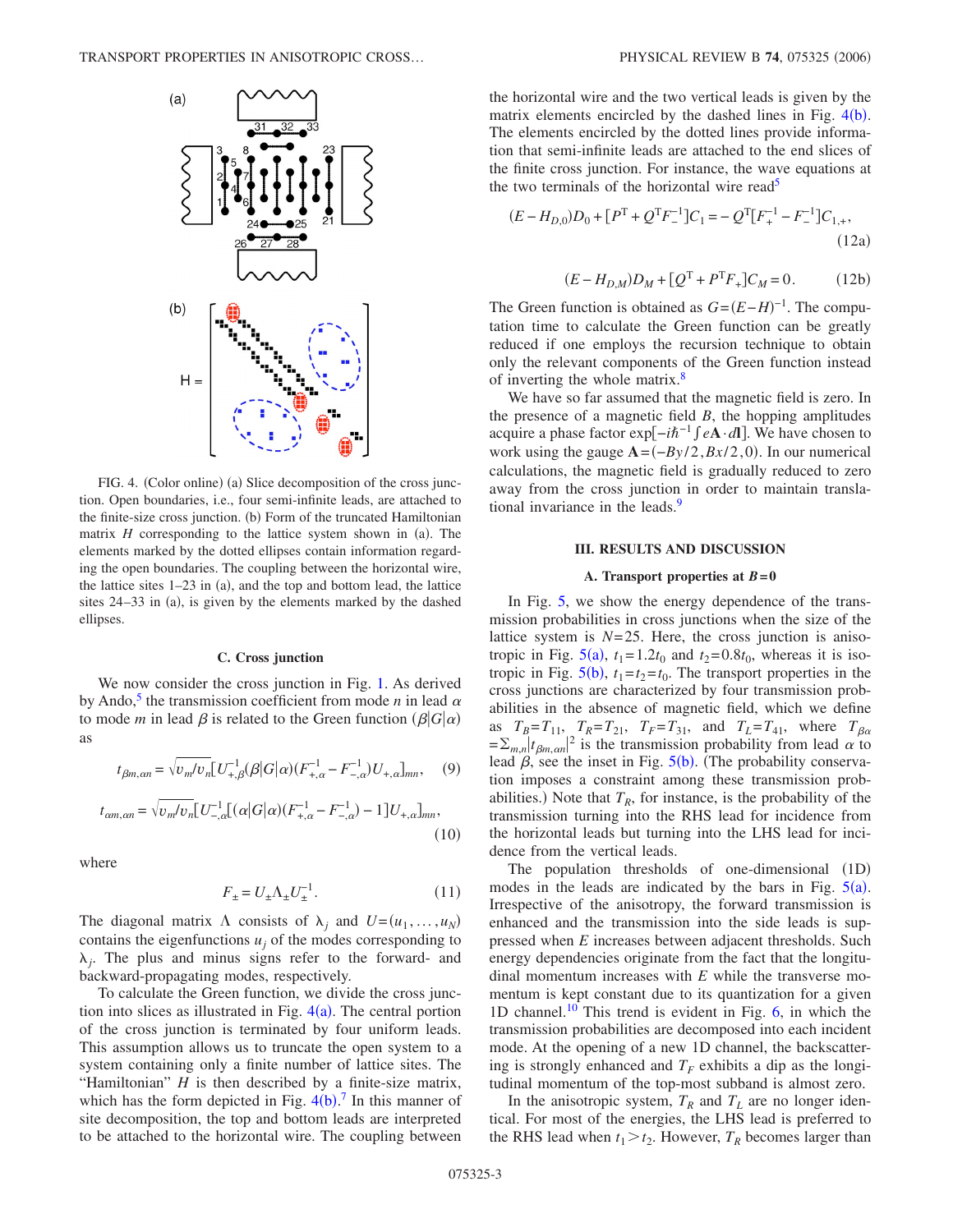<span id="page-3-0"></span>![](_page_3_Figure_1.jpeg)

FIG. 5. (Color online) Energy dependence of the transmission probabilities in symmetrically shaped cross junctions in the absence of magnetic field for (a)  $t_1 = 1.2t_0$  and  $t_2 = 0.8t_0$  and (b)  $t_1 = t_2 = t_0$ . The probabilities of transmission into the left  $(T_L)$ , front  $(T_F)$ , right  $(T_R)$ , and back  $(T_B)$  leads are shown by the solid, dashed, dotted, and dash-dotted curves, respectively. The number of transverse lattice sites is  $N=25$ . The bars in (a) indicate the population threshold of quasi-one-dimensional modes in the leads. The arrow indicates the equivalent position of the Fermi level in the calculations in Fig. [10.](#page-5-0) The horizontal line shows the energy range that is expanded in Fig. [8.](#page-4-0) The inset in (b) shows a schematic view of the cross junction.

*TL* for a narrow energy interval below the threshold. The switching in the preference of the side leads is repeated regularly for each opening of a new channel. From the viewpoint of classical mechanics, forward-propagating electrons will be steered toward the LHS lead. However, the same consideration leads to the expectation that the RHS lead is favored when electrons are moving backward following a reflection from the cross junction. That  $T_R$  is generically larger than  $T_L$ before the opening of a new channel might imply that the

<span id="page-3-1"></span>![](_page_3_Figure_4.jpeg)

FIG. 6. (Color online) Transmission probabilities associated with individual incident modes in the absence of magnetic field, The Fermi energy is  $E/t_0 = (a) -3.91$ , (b)  $-3.89$ , and (c)  $-3.86$  with  $t_1 = 1.2t_0$ ,  $t_2 = 0.8t_0$ , and  $N = 25$ . The open circles, filled circles, and open triangles show the transmission probabilities into the left  $(T_L)$ , right  $(T_R)$ , and front  $(T_F)$  leads, respectively.

<span id="page-3-2"></span>![](_page_3_Figure_7.jpeg)

FIG. 7. Distributions of the probability density  $|\Psi(x, y)|^2$ , (a) and (c), and the equilibrium current  $J(x, y)$ , (b) and (d), when an electron is incident from the left-hand-side lead. The Fermi energy is  $E/t_0 = -3.985$  in (a) and (b) and  $-3.975$  in (c) and (d) with  $t_1$  $= 1.2t_0$ ,  $t_2 = 0.8t_0$ , and  $N = 25$ .

influence of the backscattering associated with the channel threshold is appreciable even for energies below the threshold in the anisotropic system. Nevertheless, the situation  $T_R$  $>T_L$  is realized around the energy at which  $T_F$  exhibits a peak. Therefore, we rather speculate that classical reflection from the cross-junction corner between the front and LHS leads gives rise to a dominance of backward propagation among those electrons that in the end enter the side leads, i.e., if the electrons do not enter the front lead. We point out that a reversal in the Hall coefficient is known to take place at weak magnetic fields in cross junctions having rounded corners. The incident electron beam is oriented toward the rounded corner by the magnetic field and then reflected into the "wrong" Hall probe.<sup>11,[12](#page-7-11)</sup>

Interestingly, one finds in Fig. [6](#page-3-1) that the transmission into the RHS lead is, in fact, generally larger than that into the LHS lead for the lower-lying modes. The reversal in the magnitudes of  $T_R$  and  $T_L$  occurs when  $T_L$  cannot be significantly larger than  $T_R$  for the higher-lying modes to overcome the trend of  $T_R > T_L$  for the lower-lying modes. In order to further examine the origin of the switching behavior, we plot in Fig. [7](#page-3-2) the distributions of the probability density  $|\Psi(x, y)|^2$ and the equilibrium current  $J(x, y)$ .<sup>[8](#page-7-7)</sup> Figures [7](#page-3-2)(a) and 7(b) are for the case of  $T_L > T_R$  ( $E = -3.985t_0$ ), whereas Figs. [7](#page-3-2)(c) and [7](#page-3-2)(d) are for the case of  $T_L < T_R$  ( $E = -3.975t_0$ ). The peak in  $|\Psi(x, y)|^2$  for *E*=−3.985*t*<sub>0</sub> at the junction between the LHS lead and the cross center is due to the quantum-mechanical backscattering into the incident lead by the junction interface. The weak peak near the upper-right corner of the cross center implies a reflection from this corner. The reflection is purely quantum-mechanical in contrast to the classical reflection from a rounded corner.) Apart from these features, the relatively smooth and uniform distributions of  $|\Psi(x, y)|^2$ and  $J(x, y)$  indicate that the situation  $T_L > T_R$  is the intrinsic nature of the anisotropic system, plausibly realized as the backward-propagating wave components within the cross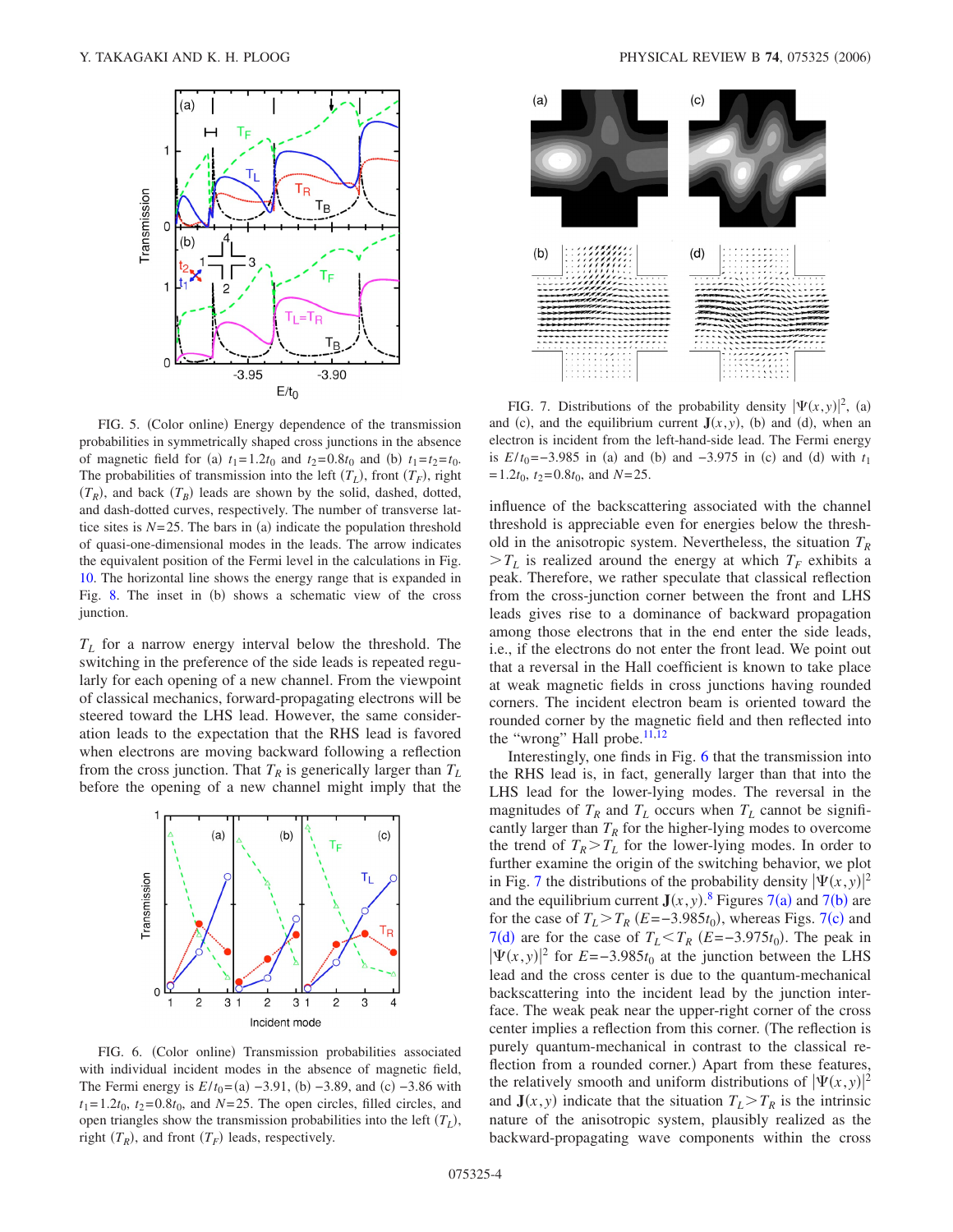<span id="page-4-0"></span>![](_page_4_Figure_1.jpeg)

FIG. 8. (Color online) Transmission resonance in the anisotropic cross junction. The solid, dashed, dotted, and dash-dotted curves show the transmission probabilities into the left  $(T_L)$ , front  $(T_F)$ , right  $(T_R)$ , and back  $(T_B)$  leads, respectively. The four transmission probabilities become almost identical at the transmission resonance indicated by the solid bar. The energy *E* is normalized using the threshold energies  $E_1$  and  $E_2$  of the bottom two 1D channels. The nearest-neighbor hopping amplitudes are  $t_1 = 1.2t_0$  and  $t_2 = 0.8t_0$  for the thick curves and  $t_1 = t_2 = t_0$  for the thin curves with  $N = 25$ . The transmission resonance is absent for the isotropic case. The dotted bar shows the position of the energy for Fig.  $7(c)$  $7(c)$  and  $7(d)$ .

center are small. For the extraordinary situation  $T_R > T_L$ , on the contrary,  $|\Psi(x, y)|^2$  exhibits a multiple-nodes standingwave-like pattern and meandering is observed in  $J(x, y)$ , indicating strong reflections, and thus significant backward propagation, within the cross center.<sup>13</sup>

For the anisotropic cross junction, a transmission resonance takes place at an energy slightly below the population threshold of the second channel. We show the transmission probabilities in the vicinity of this transmission resonance with an expanded energy scale in Fig. [8.](#page-4-0) The energy range is indicated by the horizontal line in Fig.  $5(a)$  $5(a)$ .] The energy *E* is normalized using the threshold energies  $E_1$  and  $E_2$ , respectively, of the lowest and the second 1D subbands for two sets of the hopping amplitudes. The resonance is associated with two bound states that exist in a cross junction due to the weak quantum-mechanical confinement at the crossing of two orthogonal wires in comparison to that in an individual wire. In a symmetric and isotropic cross junction, $^{14}$  a bound state having even parity of the wave function exists at an energy slightly below the population threshold of the lowest mode in the leads. As this bound state is energetically inaccessible by the state in the leads, it is irrelevant for the transport properties, unless inelastic scattering into and out of the bound state is permitted. The other bound state is located at an energy slightly below the population threshold of the second mode in the leads. An electron can, in principle, be injected into this bound state from the bottom channel in the leads. However, as the bound state possesses odd parity, parity mismatch forbids the coupling between this bound state and the lead state in the symmetric system. The even-odd decoupling ceases if the symmetry of the system is broken, including when the system is anisotropic. Microscopically, the coupling between the lead state and the quasibound state

<span id="page-4-1"></span>![](_page_4_Figure_6.jpeg)

FIG. 9. (Color online) (a) Hall resistance  $R_H$  and (b) bend resistance  $R_B$  at zero magnetic field calculated using the transmission probabilities plotted in Fig.  $5$ . The solid and dotted curves in  $(b)$ , respectively, show  $R_{B,1} = R_{43,12}$  and  $R_{B,2} = R_{23,14}$  when  $t_1 = 1.2t_0$  and  $t_2$ = 0.8 $t_0$ . The dashed curve shows  $R_B$  when  $t_1$  =  $t_2$  =  $t_0$ .

is due to the phase  $\delta$  in Eq. ([5](#page-1-2)).] The resultant coupling gives rise to the transmission resonance, indicated by the bar, in Fig. [8.](#page-4-0) [15](#page-7-14)

In Fig. [9,](#page-4-1) we show the Hall resistance  $R_H = R_{42,13}$  and the bend resistance  $R_B$  calculated using the transmission prob-abilities plotted in Fig. [5.](#page-3-0) Here,  $R_{ij,kl} = (V_i - V_j) / I_{kl}$  indicates that the four-terminal resistance is defined using the voltage difference between leads *i* and *j* when a current flows from lead  $k$  to lead  $l<sup>16</sup>$  $l<sup>16</sup>$  $l<sup>16</sup>$  Depending on the lead configuration with respect to the anisotropy direction,  $R_B$  can take two different values as

<span id="page-4-2"></span>
$$
R_{B,1} = R_{43,12} = \frac{h}{2e^2} \frac{T_L - T_F}{2(T_R + T_L)(T_F + T_R)},
$$
(13a)

$$
R_{B,2} = R_{23,14} = \frac{h}{2e^2} \frac{T_R - T_F}{2(T_R + T_L)(T_F + T_L)}.
$$
 (13b)

On the contrary, Onsager symmetry shows that the anisotropy results only in the reversal of the magnetic field direction for

$$
R_H = \frac{h}{2e^2} \frac{T_L - T_R}{2(T_F + T_L)(T_F + T_R)},
$$
(14)

<span id="page-4-3"></span>i.e., the reversal of the sign at  $B=0$ .

As  $T_R \neq T_L$ , the Hall voltage is nonzero even for  $B=0$ . Its sign changes regularly as a consequence of the size reversal between  $T_R$  and  $T_L$ . At the transmission resonance, the transmission probabilities become nearly identical. Consequently,  $R_H$  and  $R_B$  change drastically and  $R_B$  can be even positive at  $E \approx -3.972t_0$ . The negative resistance in  $R_B$  decays rapidly with increasing the Fermi energy. The magnitude is roughly inversely proportional to the number of modes in the leads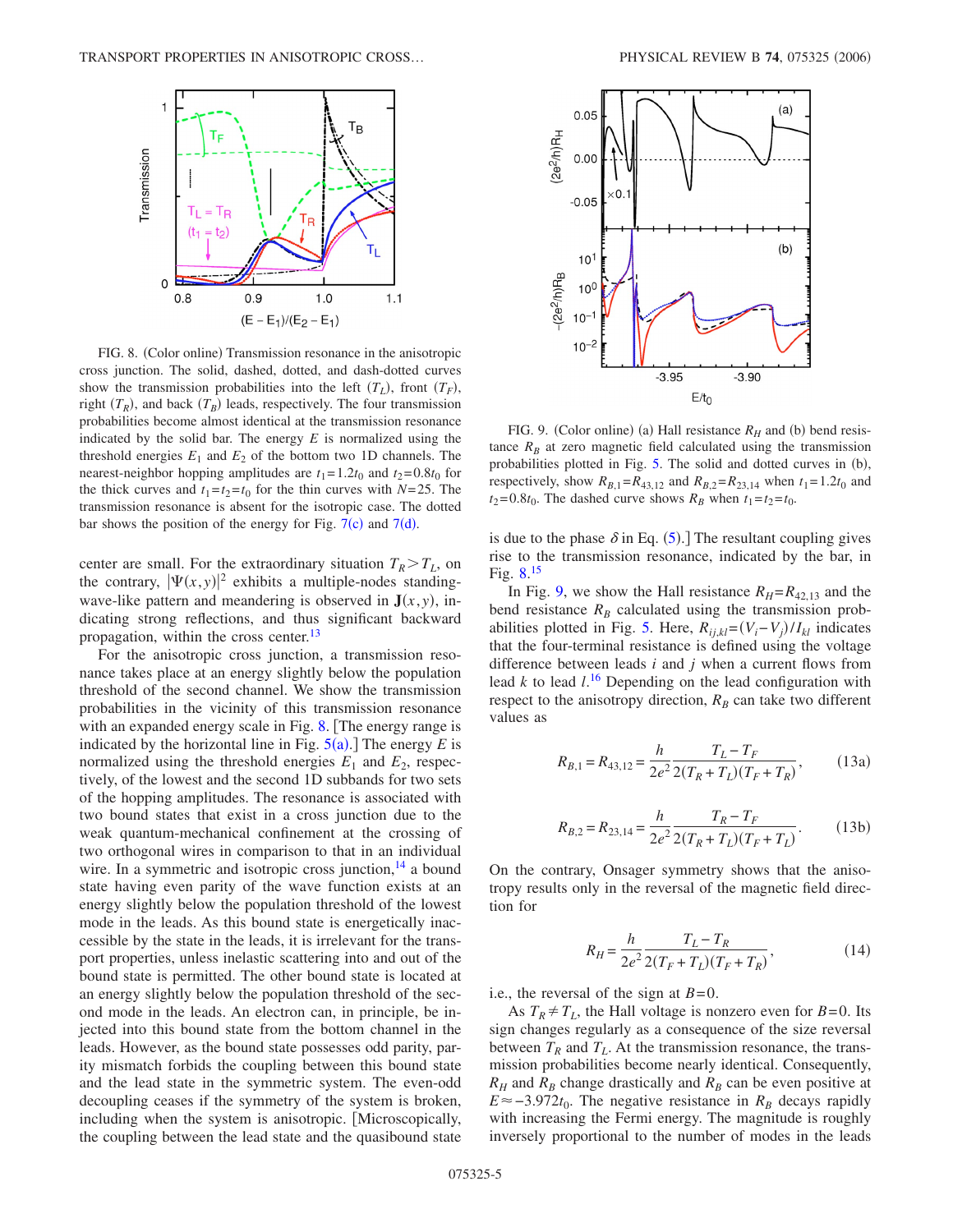<span id="page-5-0"></span>![](_page_5_Figure_1.jpeg)

FIG. 10. (Color online) (a) Transmission probabilities and (b) Hall resistance  $R_H$  and bend resistance  $R_B$  in the presence of a magnetic field *B*. The solid and dotted curves correspond to  $t_1$  $t_1 = 1.2t_0$  and  $t_2 = 0.8t_0$  and  $t_1 = t_2 = t_0$ , respectively. Numerical parameters are  $N=12$  and  $E=-3.6t_0$ , for which the equivalent Fermi level is located as shown by the arrow in Fig.  $5(a)$  $5(a)$ .  $R_{B,1}=R_{43,12}$  and  $R_{B,2} = R_{23,14}$  are shown in (b) by the thick and thin solid curves, respectively. The inset in (b) shows  $R_H$  around zero magnetic field with expanded scales.

below the Fermi level. In contrast, the finite zero-field Hall voltage depends only weakly on the number of occupied modes, except for the single-mode regime.

#### **B.** Transport properties at  $B \neq 0$

Figure  $10(a)$  $10(a)$  shows the magnetic-field dependence of the transmission probabilities. We have assumed *N*= 12 and *E* =−3.6*t*0. These parameters correspond to the Fermi level indicated by the arrow in Fig.  $5(a)$  $5(a)$ . That is, three 1D subbands are occupied below the Fermi level at  $B=0$ . In order to simulate a general circumstance, the Fermi level has been chosen here to be in the regime of  $T_L > T_R$ . The hopping amplitudes are chosen as before to be  $t_1/t_2 = 1.2/0.8$  and 1 for the solid and dotted curves, respectively.

The transmission is not identical when an electron is injected from the horizontal leads or from the vertical leads. The transport properties are thus governed, in principle, by eight transmission probabilities in the presence of a magnetic field. Consequently, Eqs. ([13](#page-4-2)) and ([14](#page-4-3)) are no longer valid when  $B \neq 0$ . However, there exist symmetry relationships, for example,  $T_R(B) = T_{21}(B) = T_{12}(-B) = \tilde{T}_L(-B)$  and  $T_L(B)$  $=T_{41}(B) = T_{14}(-B) = T_{R}(-B)$ , where the tilde indicates the case that an electron is injected from a vertical lead instead of a horizontal lead. The forward transmission probability is a symmetric function of magnetic field, and so  $T_F$  is independent of the lead from which an electron is injected. Therefore, the number of independent transmission probabilities is actually the same irrespective of the presence of the magnetic field. We, therefore, show in Fig.  $10(a)$  $10(a)$  only the transmission probabilities when an electron is injected from a horizontal lead.

The corresponding  $R_H$  and  $R_B$  are plotted in Fig. [10](#page-5-0)(b). In the inset of Fig.  $10(b)$  $10(b)$ , we show  $R_H$  near zero magnetic field with expanded scales. Apart from an offset, i.e., the nonzero  $R_H$  at  $B=0$ ,  $R_H$  varies nearly linearly with *B* even in the anisotropic system.

#### **C. Effects of disorder**

We have so far demonstrated that  $R_H$  in the anisotropic cross junction is finite at zero magnetic field. In experimental situations, there are a number of effects that may suppress the nonzero  $R_H$ ; the occupation of multiple 1D modes, the finite temperature, and a disorder. The first two effects are indicated to be insignificant. We have already shown that the dependence of the nonzero  $R_H$  on the number of 1D modes is much weaker than that for the negative bend resistance phenomenon. Although the sign of the nonzero  $R<sub>H</sub>$  changes with *E*, thermal averaging is unlikely to diminish the nonzero value as the opposite sign in  $R<sub>H</sub>$  occurs only in narrow energy ranges. In this subsection, we consider the third issue, i.e., the influence of disorder. It should be noted that the shape of the corners of the cross junction is known to affect  $R_H$  at weak magnetic fields.<sup>11</sup> The geometry effect is insignificant when the magnetic field is exactly zero in an isotropic system. We ignore the geometry effect as it is beyond the scope of the present study.

We introduce a short-range disorder inside the square region at the center of the cross junction of width *W*. Within the disordered region, the site potential is modified randomly assuming a uniform distribution of correction potentials between *−d*/2 and *d*/2. We have averaged the transmission probabilities over typically a few hundred disorder realizations.

In Fig.  $11(a)$  $11(a)$ , we compare the transmission probabilities in the anisotropic system between fully ballistic and moderately disordered transport regimes. The disorder reduces  $T_F$  at *B* = 0 considerably while the transmission into the side leads is barely changed. The difference between  $T_L$  and  $T_R$  at  $B=0$  is almost independent on the disorder, and so  $R_H$  around  $B=0$ remains nearly the same as shown in Fig.  $11(b)$  $11(b)$ .

The transport in the cross junction is still in the quasiballistic regime in Fig. [11,](#page-6-0) as evidenced by the negative value of  $R_B$  at  $B=0$  shown in Fig. [11](#page-6-0)(c). When the disorder is further strengthened so as to reduce the mean free path of electrons to be shorter than the size *W* of the cross junction, the nonzero  $R_H$  may vanish as  $T_L \approx T_R \approx T_F$  is anticipated.<sup>17</sup> Specifically, as electrons will diffuse in the cross junction in arbitrary directions with equal probabilities, the anisotropy contribution to  $T_L$  and  $T_R$  may average out. We have, therefore, examined in Fig. [12](#page-6-1) the variation of the transmission at zero magnetic field between the ballistic and diffusive transport regimes. Independent of the disorder strength, the difference between  $T_L$  and  $T_R$  is almost constant when  $T_L > T_R$ . In contrast, the situation  $T_L < T_R$  that occurs over narrow energy ranges below subband thresholds is turned around into the ordinary case of  $T_L > T_R$ . Remarkably, the difference  $T_L-T_R$  in the diffusive transport regime is found to be independent of the Fermi energy and remains to be finite. The reason for the energy independence is not clear at present.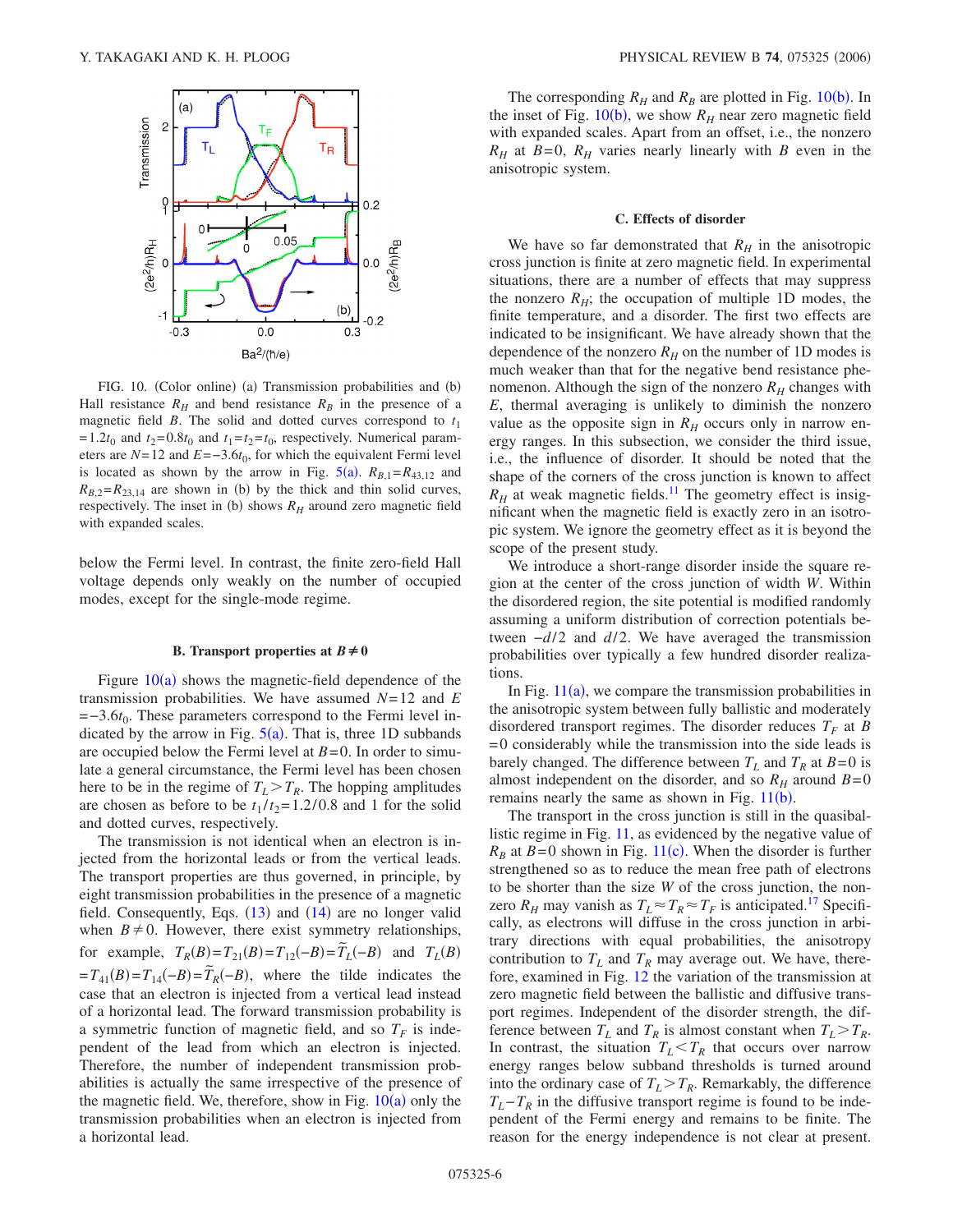<span id="page-6-0"></span>![](_page_6_Figure_1.jpeg)

FIG. 11. (Color online) (a) Dependence on magnetic field *B* of the transmission probabilities into the left  $(T_L)$ , front  $(T_F)$ , and right  $(T_R)$  leads averaged over short-range disorder potentials. Hall resistance  $R_H$  and bend resistance  $R_B$  calculated using the disorderaveraged transmission probabilities are shown in (b) and (c), respectively. The strength of the disorder is  $d/t_0 = 0.7$  and 0 for the solid and dotted curves, respectively. The inset in (b) shows  $R_H(B)$ in the positive magnetic-field direction with expanded scales (thick curve) together with  $-R_H(-B)$  (thin curve). The thick and thin curves in (c) correspond to  $R_{B,1} = R_{43,12}$  and  $R_{B,2} = R_{23,14}$ , respectively.

However, we would like to point out possible explanations. As one finds in Figs.  $7(a)$  $7(a)$  and  $7(b)$ , the LHS lead will be preferred if electrons directly enter one of the side leads. Ballistic reflections from the cross boundary are essential, as

<span id="page-6-1"></span>![](_page_6_Figure_4.jpeg)

FIG. 12. (Color online) Dependence of the transmission probabilities on the disorder strength *d* when  $t_1 = 1.2t_0$ ,  $t_2 = 0.8t_0$ , and *N*= 25. The circles, triangles, and squares show the transmission probabilities into the left  $(T_L)$ , right  $(T_R)$ , and front  $(T_F)$  leads, respectively. The Fermi energy is  $E/t_0 = -3.91$  and  $-3.89$  for the open and filled symbols, respectively.

shown in Figs. [7](#page-3-2)(c) and 7(d), if the situation  $T_L < T_R$  occurs. As the disorder was assumed in our simulation only in the cross center, the former contribution may remain effective while the latter contribution is vanished by the disorder scattering. Nevertheless, the astonishing degree of the energy independence in the disordered regime suggests the existence of a fundamental principle beyond our qualitative explanation. For instance, the short-range disorder potential might give rise to a certain kind of energy averaging, leading to the transmission feature being independent of the incident energy.

Another contribution of disorder to the transport properties is to smear the transition between quantum Hall plateaus in high magnetic fields. In a ballistic system, the transition occurs abruptly at the magnetic depopulation thresholds of the 1D subbands. On the contrary, the transition is gradual when disorder is introduced. It is worth noting that localized edge states are formed around potential peaks and valleys in very high magnetic fields. The transmission curves for an individual realization of the potential disorder reveals sharp transmission resonances through these localized states at the transition between quantum Hall plateaus (not shown). These resonances are responsible for the residual fluctuations in the curves in Fig. [11](#page-6-0) around  $B = \pm 0.3\hbar/(ea^2)$  despite averaging over, at least, 500 ensembles. In the inset of Fig.  $11(b)$  $11(b)$ , we compare the disorder-averaged  $R_H$  in the anisotropic system (thick solid curve) with  $-R_H(-B)$  (thin solid curve). The anisotropy is found to give rise to a significant difference in the magnitude of  $R_H$  at the transition regions. The effect of the anisotropy is seen here to be shifting the trace of  $R_H$  horizontally. This means that the anisotropy acts as an effective magnetic-field bias.

In addition to the anisotropy effects, we point out a no-table feature in Fig. [11](#page-6-0)(b);  $R_H$  decreases at  $B \approx 0.29 \hbar / (ea^2)$ with increasing *B* before eventually evolving into the next quantum Hall plateau. Such overshootlike behavior is sometimes observed experimentally, especially in low-mobility systems. Our numerical result shows that the anomalous feature can originate from transmission resonances through disorder-induced localized edge states.

#### **IV. SUMMARY AND REMARKS**

We have investigated the transport properties of an electron in symmetrically shaped cross junctions defined in an anisotropic system. Quantum-mechanical transmission probabilities have been calculated using a tight-binding model. The anisotropy has been found to break the symmetry of the electronic state and the transport symmetry, giving rise to a transmission resonance through a quasibound state in the cross junction and a finite Hall resistance despite the absence of magnetic field, respectively. We have shown that the finite Hall resistance is robust against disorder and its magnitude depends, except in the single-mode regime, only weakly on the number of occupied subbands in the leads. While the nonzero Hall resistance is, in principle, of classical origin, periodic switching in the polarity of the finite Hall resistance associated with subband thresholds takes place in the quantum-mechanical situation. The Hall resistance is found